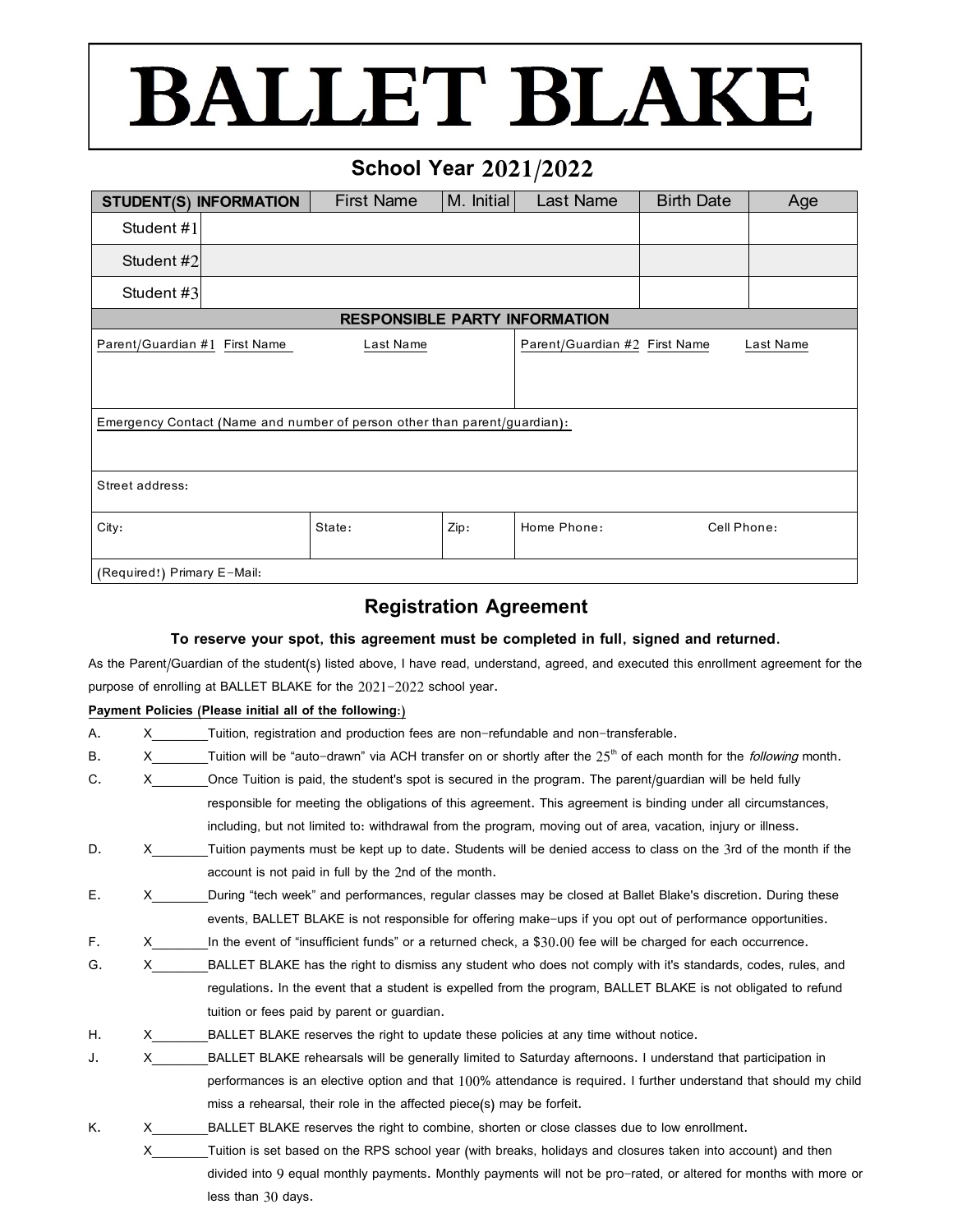|    | <b>Liability Policy</b>                                                                                                                                                                                                                                                                                                                                                                                                           |                                                                                                                        |
|----|-----------------------------------------------------------------------------------------------------------------------------------------------------------------------------------------------------------------------------------------------------------------------------------------------------------------------------------------------------------------------------------------------------------------------------------|------------------------------------------------------------------------------------------------------------------------|
| Α. | $\mathsf{X}$ and $\mathsf{X}$ and $\mathsf{X}$ and $\mathsf{X}$ are $\mathsf{X}$ and $\mathsf{X}$ and $\mathsf{X}$ are $\mathsf{X}$ and $\mathsf{X}$ are $\mathsf{X}$ and $\mathsf{X}$ are $\mathsf{X}$ and $\mathsf{X}$ are $\mathsf{X}$ and $\mathsf{X}$ are $\mathsf{X}$ and $\mathsf{X}$ are                                                                                                                                  | I understand that dance and participation in BALLET BLAKE can be physically demanding and can result in                |
|    |                                                                                                                                                                                                                                                                                                                                                                                                                                   | personal injury. BALLET BLAKE is not responsible for any personal injury or illness sustained by the student in        |
|    |                                                                                                                                                                                                                                                                                                                                                                                                                                   | the school or on the building premises or as a result of the student's participation in classes, rehearsals, or        |
|    |                                                                                                                                                                                                                                                                                                                                                                                                                                   | performances. Any injury or illness shall be promptly reported in writing to BALLET BLAKE staff.                       |
| В. | X.                                                                                                                                                                                                                                                                                                                                                                                                                                | BALLET BLAKE is not responsible for loss or theft of any personal property on its premises. Any valuables should       |
|    |                                                                                                                                                                                                                                                                                                                                                                                                                                   | be left at home.                                                                                                       |
| C. | X.                                                                                                                                                                                                                                                                                                                                                                                                                                | BALLET BLAKE follows Rochester public schools inclement weather closings. If RPS closes, there will be no              |
|    |                                                                                                                                                                                                                                                                                                                                                                                                                                   | classes that day. If there is a delayed opening, all classes will be held as normal. If there is class or rehearsal    |
|    |                                                                                                                                                                                                                                                                                                                                                                                                                                   | when RPS is <i>not</i> in session, weather closing will be at the discretion of BALLET BLAKE Directors.                |
|    |                                                                                                                                                                                                                                                                                                                                                                                                                                   | BALLET BLAKE is not responsible for offering "make-up" classes due to inclement weather closings.                      |
|    |                                                                                                                                                                                                                                                                                                                                                                                                                                   | <b>Termination &amp; Withdrawal</b>                                                                                    |
| Α. | X.                                                                                                                                                                                                                                                                                                                                                                                                                                | I understand this enrollment agreement may be terminated by or on behalf of my student, with written notice,           |
|    |                                                                                                                                                                                                                                                                                                                                                                                                                                   | and will take effect not less than 30 days from issuance of notice.                                                    |
| В. | X.                                                                                                                                                                                                                                                                                                                                                                                                                                | I understand that my student is expected to attend all of their scheduled classes and rehearsals, on-time with         |
|    |                                                                                                                                                                                                                                                                                                                                                                                                                                   | proper hair and uniform.                                                                                               |
| C. | X.                                                                                                                                                                                                                                                                                                                                                                                                                                | I understand that my student will be expected to observe class if they are 10 or more minutes late or does not         |
|    |                                                                                                                                                                                                                                                                                                                                                                                                                                   | meet uniform standards.                                                                                                |
| D. | $\mathsf{X}$ and $\mathsf{X}$ and $\mathsf{X}$ and $\mathsf{X}$ are $\mathsf{X}$ and $\mathsf{X}$ and $\mathsf{X}$ are $\mathsf{X}$ and $\mathsf{X}$ are $\mathsf{X}$ and $\mathsf{X}$ are $\mathsf{X}$ and $\mathsf{X}$ are $\mathsf{X}$ and $\mathsf{X}$ are $\mathsf{X}$ and $\mathsf{X}$ are                                                                                                                                  | I understand that my student must be picked up on time, especially if it's the last class of the day. It is not the    |
|    |                                                                                                                                                                                                                                                                                                                                                                                                                                   | responsibility of BALLET BLAKE staff to supervise your student before/after classes.                                   |
|    |                                                                                                                                                                                                                                                                                                                                                                                                                                   | Students picked up more than $10$ minutes after their class ends may result in a fee of \$20.00.                       |
| Е. | $\boldsymbol{\mathsf{X}}$ and $\boldsymbol{\mathsf{X}}$ and $\boldsymbol{\mathsf{X}}$ and $\boldsymbol{\mathsf{X}}$ and $\boldsymbol{\mathsf{X}}$ and $\boldsymbol{\mathsf{X}}$ and $\boldsymbol{\mathsf{X}}$ and $\boldsymbol{\mathsf{X}}$ and $\boldsymbol{\mathsf{X}}$ and $\boldsymbol{\mathsf{X}}$ and $\boldsymbol{\mathsf{X}}$ and $\boldsymbol{\mathsf{X}}$ and $\boldsymbol{\mathsf{X}}$ and $\boldsymbol{\mathsf{X}}$ a | I understand that this enrollment contract may be terminated by BALLET BLAKE in the event my student and/or            |
|    |                                                                                                                                                                                                                                                                                                                                                                                                                                   | Parent/Guardian fail to meet any of his/her obligations with this enrollment contract.                                 |
| F. | X —                                                                                                                                                                                                                                                                                                                                                                                                                               | I understand that if I withdraw and wish to re-enroll within the same school year, a re-enrollment fee of \$100 will   |
|    |                                                                                                                                                                                                                                                                                                                                                                                                                                   | be charged, and it may not be possible for my child to perform in the year-end performance.                            |
| G. | X.                                                                                                                                                                                                                                                                                                                                                                                                                                | I certify to BALLET BLAKE, its employees, volunteers, faculty, and staff that the named student is physically          |
|    |                                                                                                                                                                                                                                                                                                                                                                                                                                   | capable of participating in all activities, classes, and performances of BALLET BLAKE.                                 |
| Η. | $\boldsymbol{\mathsf{X}}$ and $\boldsymbol{\mathsf{X}}$ and $\boldsymbol{\mathsf{X}}$ and $\boldsymbol{\mathsf{X}}$ and $\boldsymbol{\mathsf{X}}$ and $\boldsymbol{\mathsf{X}}$ and $\boldsymbol{\mathsf{X}}$ and $\boldsymbol{\mathsf{X}}$ and $\boldsymbol{\mathsf{X}}$ and $\boldsymbol{\mathsf{X}}$ and $\boldsymbol{\mathsf{X}}$ and $\boldsymbol{\mathsf{X}}$ and $\boldsymbol{\mathsf{X}}$ and $\boldsymbol{\mathsf{X}}$ a | I hereby release, remit, acquit, and otherwise hold harmless BALLET BLAKE, its employees, volunteers, faculty,         |
|    |                                                                                                                                                                                                                                                                                                                                                                                                                                   | staff, and independent contractors from and against any and all claims, suits, and causes of action for any injury,    |
|    |                                                                                                                                                                                                                                                                                                                                                                                                                                   | illness, property damage, or loss sustained or incurred during the student's participation in the activities, classes, |
|    |                                                                                                                                                                                                                                                                                                                                                                                                                                   | or performances of BALLET BLAKE, arising in whole or in part from the negligence or other misconduct of any            |
|    |                                                                                                                                                                                                                                                                                                                                                                                                                                   | individual or entity, inclusive, but not limited to, BALLET BLAKE.                                                     |
| J. | х                                                                                                                                                                                                                                                                                                                                                                                                                                 | I understand that I am obligated and will be held fully responsible for the full tuition amount for my student(s).     |
|    |                                                                                                                                                                                                                                                                                                                                                                                                                                   | I understand that if the student is withdrawn from the course for any reason, I am still liable for his/her tuition    |
|    |                                                                                                                                                                                                                                                                                                                                                                                                                                   | balance remaining for the month in which classes were attended.                                                        |
| Κ. | X.                                                                                                                                                                                                                                                                                                                                                                                                                                | The staff of BALLET BLAKE will make every effort to immediately contact the parent or guardian in the case of          |
|    |                                                                                                                                                                                                                                                                                                                                                                                                                                   | illness or injury which occurs on the premises of BALLET BLAKE. However, in an emergency when time is of the           |
|    |                                                                                                                                                                                                                                                                                                                                                                                                                                   | essence, I hereby grant permission to BALLET BLAKE to transport or arrange for the emergency services                  |
|    |                                                                                                                                                                                                                                                                                                                                                                                                                                   | transport of the student to a medical doctor or hospital; s/he may then receive treatment deemed medically             |
|    |                                                                                                                                                                                                                                                                                                                                                                                                                                   | necessary by a licensed physician.                                                                                     |
|    | х                                                                                                                                                                                                                                                                                                                                                                                                                                 | I hereby grant permission to BALLET BLAKE to photograph and/or video the student for any public relations,             |
|    |                                                                                                                                                                                                                                                                                                                                                                                                                                   | educational, or promotional use for the school or company. BALLET BLAKE cannot guarantee that any child can            |
|    |                                                                                                                                                                                                                                                                                                                                                                                                                                   | be omitted from all educational or promotional photos and/or videos.                                                   |
|    |                                                                                                                                                                                                                                                                                                                                                                                                                                   |                                                                                                                        |

**I have read, understand and will comply with the above.**

**\_\_\_\_\_\_\_\_\_\_\_\_\_\_\_\_\_\_\_\_\_\_\_\_\_\_\_\_\_\_ \_\_\_\_\_\_\_\_\_\_\_\_\_\_\_\_\_\_\_\_\_\_\_\_\_\_\_\_\_\_ \_\_\_\_\_\_\_\_\_**